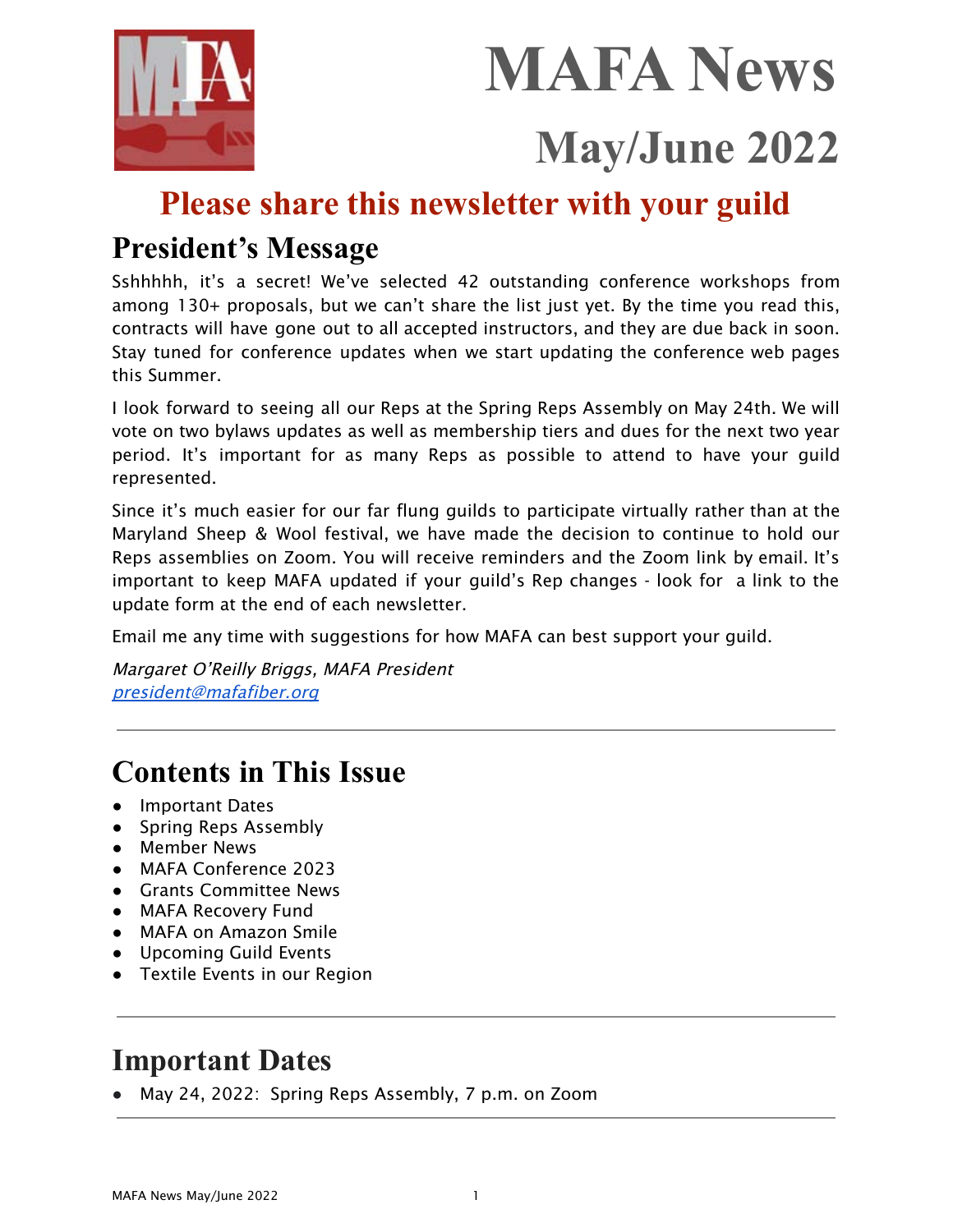# **Spring Reps Assembly May 24, 2022**

#### Please Attend to Vote on Bylaws and Membership Tiers/Dues!

#### You will be sent a full agenda and Zoom link in early-May.

We will ask you to vote on two things  $-$  a bylaws update and dues/membership tiers for the 2022-24 membership period. Please review these items with your guild boards before voting. Find a a summary below, or download a PDF here:

[https://mafafiber.org/wp-content/uploads/Reps-Meetings/2022-Notice-to-Reps-re-byla](https://mafafiber.org/wp-content/uploads/Reps-Meetings/2022-Notice-to-Reps-re-bylaws-update-and-Dues-Corrected.pdf) [ws-update-and-Dues-Corrected.pdf.](https://mafafiber.org/wp-content/uploads/Reps-Meetings/2022-Notice-to-Reps-re-bylaws-update-and-Dues-Corrected.pdf)

#### The bylaws need two minor changes:

- 1. An update to make the meeting dates more flexible and reflect that we are having business meetings by video conference instead of requiring them to be in person.
- 2. An update to reflect that we actually have a compilation done which is sufficient for our situation, not a review which is more involved and costly. In accounting there are three tiers of service: compilation, review, and audit. Given our size and activities, we do not need a review or audit at this time.

#### Proposed Membership Tiers and Dues for 2022-2024

As we discussed at the Fall Reps Assembly, the MAFA board proposes changing the membership tiers to reflect the increased number of small guilds we have for whom the old dues were burdensome. At the same time, we had guilds with just over 100 members paying the same dues as those with several hundred members. The proposed PROPOSED 2022-24 Tiers and Dues are:

| 25 or fewer members: | \$30  |
|----------------------|-------|
| 26-50 members:       | \$60  |
| 51-100 members:      | \$100 |
| 101-150 members:     | \$150 |
| 151-200 members:     | \$200 |
| 201 or more members: | \$250 |
| Associates:          | \$30  |

If you have any questions, please email Margaret Briggs at [president@mafafiber.org.](mailto:president@mafafiber.org)

A Guild leadership program will follow the business meeting and voting. The roundtable discussion will include topics we think may be most pressing for guilds right now, such as: in-person, virtual or hybrid meetings; how guilds have been impacted financially by the pandemic and shared suggestions for solutions; how the MAFA Mini-Grants can help your guild. If you have other suggestions for topics please contact Sara Robbins at [membership@mafafiber.org.](mailto:membership@mafafiber.org)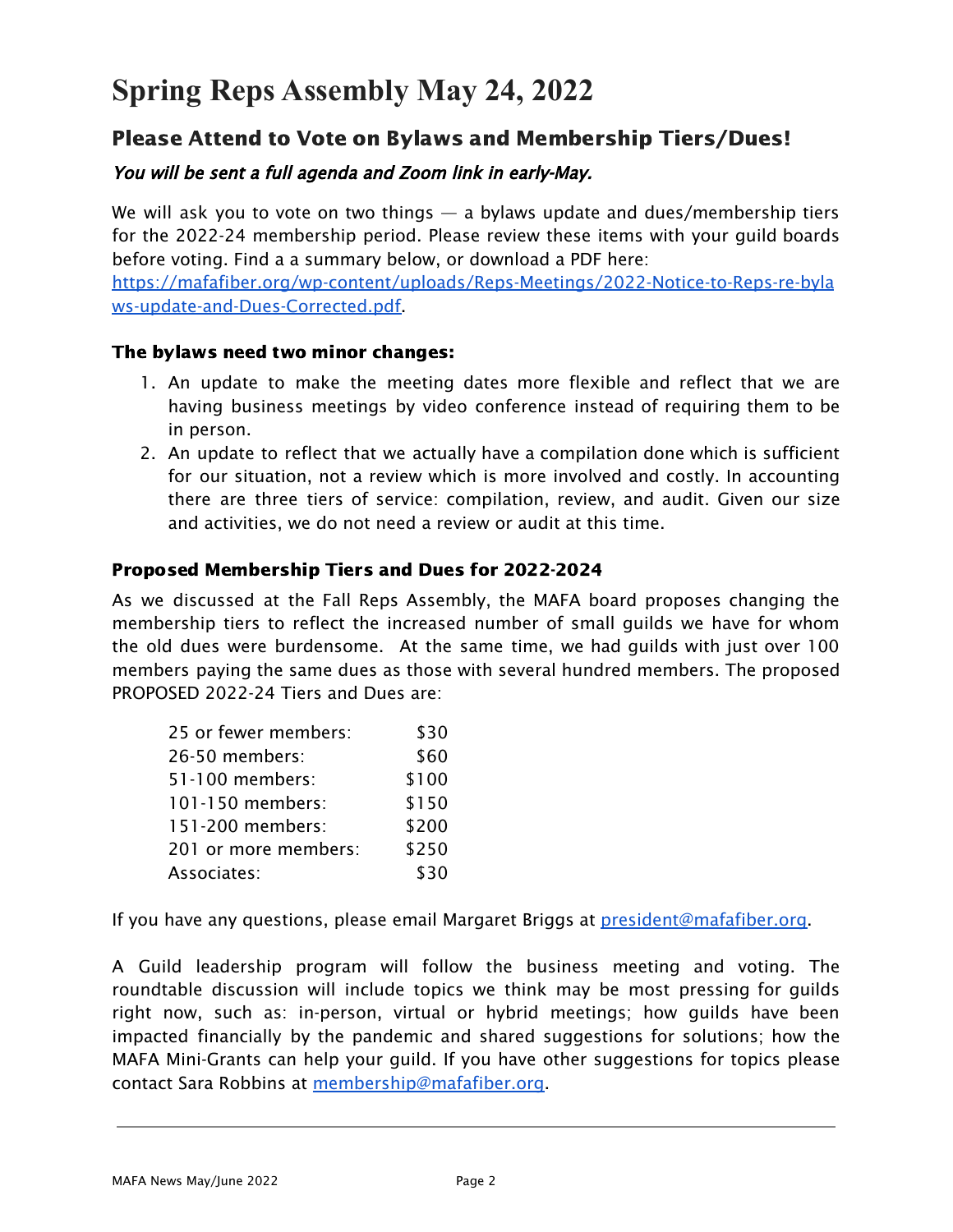# **Member News**

#### Next Guild Roundtable Open to All Guild Members

Presentation by Melissa Weaver Dunning, July 26 at 7 PM: Traditional Knitting from England, Ireland, Scotland, and the Shetland Islands.

Many of the foundations of traditional knitting come to us from England, Ireland, and Scotland: Fishermen's ganseys, Aran cable knitting, Fair Isle multi-colored patterned knitting and delicate Shetland lace. We will explore each of these traditions through images of garments and knitters, old and new.

Melissa Weaver Dunning is an avid tartan & linen weaver, a skilled spinner and a compulsive knitter. She loves to share the history and context of traditional textile arts and to pass on the efficient techniques of time-honored skills. She lives in the beautiful Shenandoah Valley of Virginia.





#### Melissa is also a traditional hand-weaver

working on antique equipment to produce 18th and 19th century style textiles. She has had the great good fortune to study with Scottish master weaver and singer Norman Kennedy since 1980. She is dedicated to carrying on some of the wealth of tradition gleaned from this apprenticeship both in weaving and in music.

#### This roundtable is open to all MAFA guild members. Register to attend at:

<https://us02web.zoom.us/meeting/register/tZEqfuGsqj0tG9NT-ufh5P9p5gaUCvXevhUR> After registering you will receive a confirmation email with a Zoom link.

#### Save the Dates for Upcoming Roundtables

- September 27: Reps meeting and guild leadership program
- October 22: Cindra Kerscher from Save Em to Save Em (open to all MAFA guild members).
- November 22: Karen Hampton, title TBD (open to all MAFA guild members).

#### Recordings and Schedule

Did you miss the previous roundtable? Wonder when the next event will be and its topic? Find links to the schedule, recordings, and notes on the new Roundtables page on the MAFA website, here: https://mafafiber.org/guild-resources/roundtables/

The MAFA Roundtables are ultimately designed to help support the guild representatives. I would love to hear your ideas as to what would interest and be helpful to you. You can reach me at [membership@mafafiber.org](mailto:membership@mafafiber.org).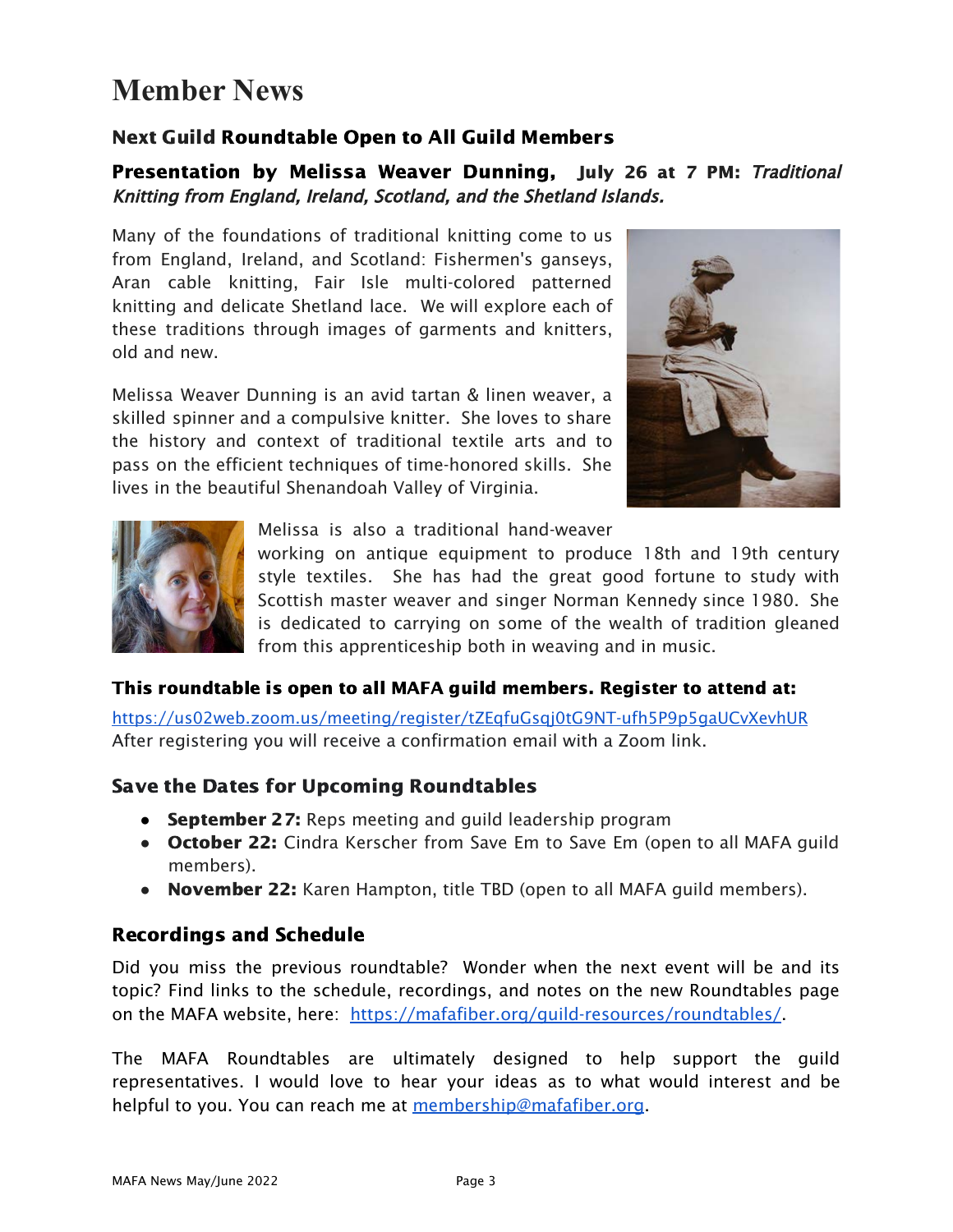#### MAFA Zoom Account

If your guild has scheduled virtual meetings through the MAFA Zoom account, but for any reason you need to cancel, please let Patty Chrisman, MAFA Secretary (and Zoom Administrator) know prior to the meeting date. You can reach Patty at [secretary@mafafiber.org.](mailto:secretary@mafafiber.org)

Sara Robbins, Membership Chair [membership@mafafiber.org](mailto:membership@mafafiber.org)

### **MAFA Conference 2023 - June 22-25, 2023**

**Millersville University, Millersville, PA**

#### Workshops Update

Thanks to a LOT of hard work on the part of the workshops review committee, we narrowed down 130+ proposals submitted to the 42 workshops we plan to offer at the conference. Of course we'll have the usual weaving, spinning, dyeing, basketmaking and felting. Plus, for those who look forward to the fellowship at the conference, but may not want to travel with looms and wheels, we will offer some fun topics including pattern drafting and sewing, paper making, braiding, fabric jewelry-making, and more. We'll start posting classes in June (as soon as all the signed contracts are back in).

#### Goody Bag Items

It's not too soon to start thinking about guild items for goody bags!

#### Volunteers

Want to get involved? We still have positions available! In particular we're looking for:

- Volunteer Coordinator Are you organized and a good communicator? We need a coordinator to update the list of volunteers needed at the conference, manage signups, and direct volunteers to their posts at the conference.
- Communications Conference communications involves website updates, email blasts, working with the social media group, compiling content for the graphic designer, and coordinating printed materials. We're looking for volunteers to help with various activities. Knowledge of MailChimp, and WordPress helpful.
- Instructor Liaisons We need 4 to 5 volunteers to help coordinate with our instructors. You will act as a point of contact to ensure instructors are getting updates, that we get all needed info and materials from them, and to coordinate with class "angels" before the conference.

MAFA 2023 Conference Committee [conference@mafafiber.org](mailto:conference@mafafiber.org)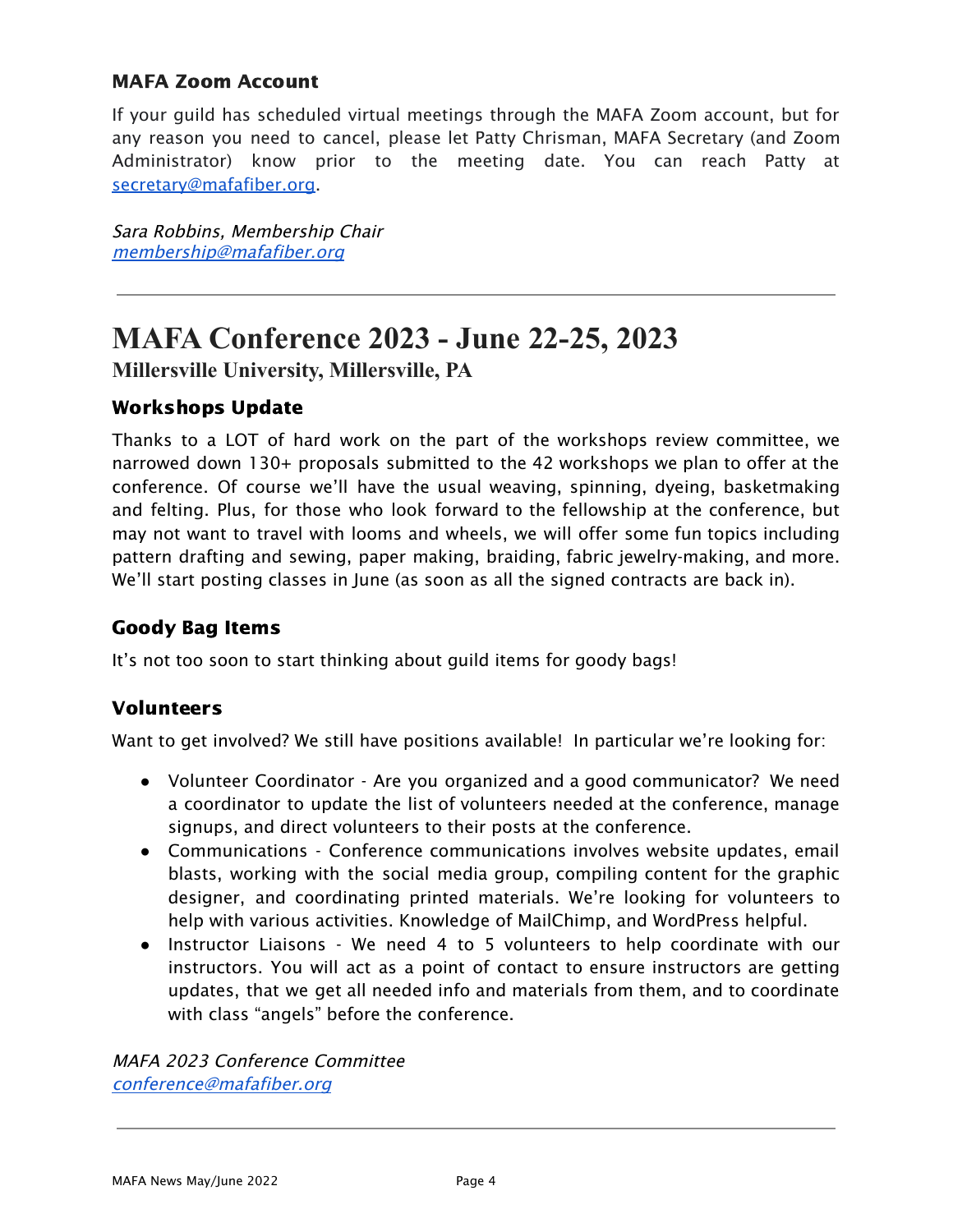# **Grants Committee News**

#### MAFA Grants for 2022

In response to the lack of grant proposals due to the pandemic, the Grants Committee is offering micro-grants of up to \$500 for guild recovery and maintenance. These grants could be used for basic equipment, technology, speakers or something related to keeping your guild healthy and thriving. Reviews will be held the first week of May, July, and September and funds will be made available shortly after approval of the micro-grant proposal.

Questions? Contact [grants@mafafiber.org](mailto:grants@mafafiber.org).

#### Conference Fellowships will return in 2023

To learn more about Conference Fellowships:

- Check out the [fellowship guidelines](https://mafafiber.org/grants/fellowships/) and application preview at mafafiber.org
- Read [reports](https://mafafiber.org/grants/fellowships/fellowship-awards/) from previous Conference Fellows

#### Want to get involved on the Grants Committee?

The Grants Committee welcomes new members annually. For more information or to express interest, contact Angela Fishman at [grants@mafafiber.org](mailto:grants@mafafiber.org).

### **The MAFA Recovery Fund Pilot Program**

During the past two years, while we have experienced many challenges, we have also had the opportunity to witness many examples of meeting challenges with creativity and generosity. One such example was provided by the Weavers' Guild of Buffalo. In 2020, the guild made a donation to MAFA to acknowledge the efforts we were making to support member guilds during the pandemic. Buffalo suggested setting up a program to provide assistance to persons impacted by disasters. The MAFA board responded by adding money to create such a fund and by establishing a committee to administer it as a pilot program for two years. By the end of that time we hope to know if the program fills a need and whether or not we have the human resources to administer it.

In coming weeks we will be explaining details of how the fund can be accessed. We wish to thank Buffalo for being the catalyst to the establishment of a mutual aid program for our guilds and their members. We'll keep you informed going forward.

Questions? Contact Angela Fishman at [grants@mafafiber.org](mailto:grants@mafafiber.org).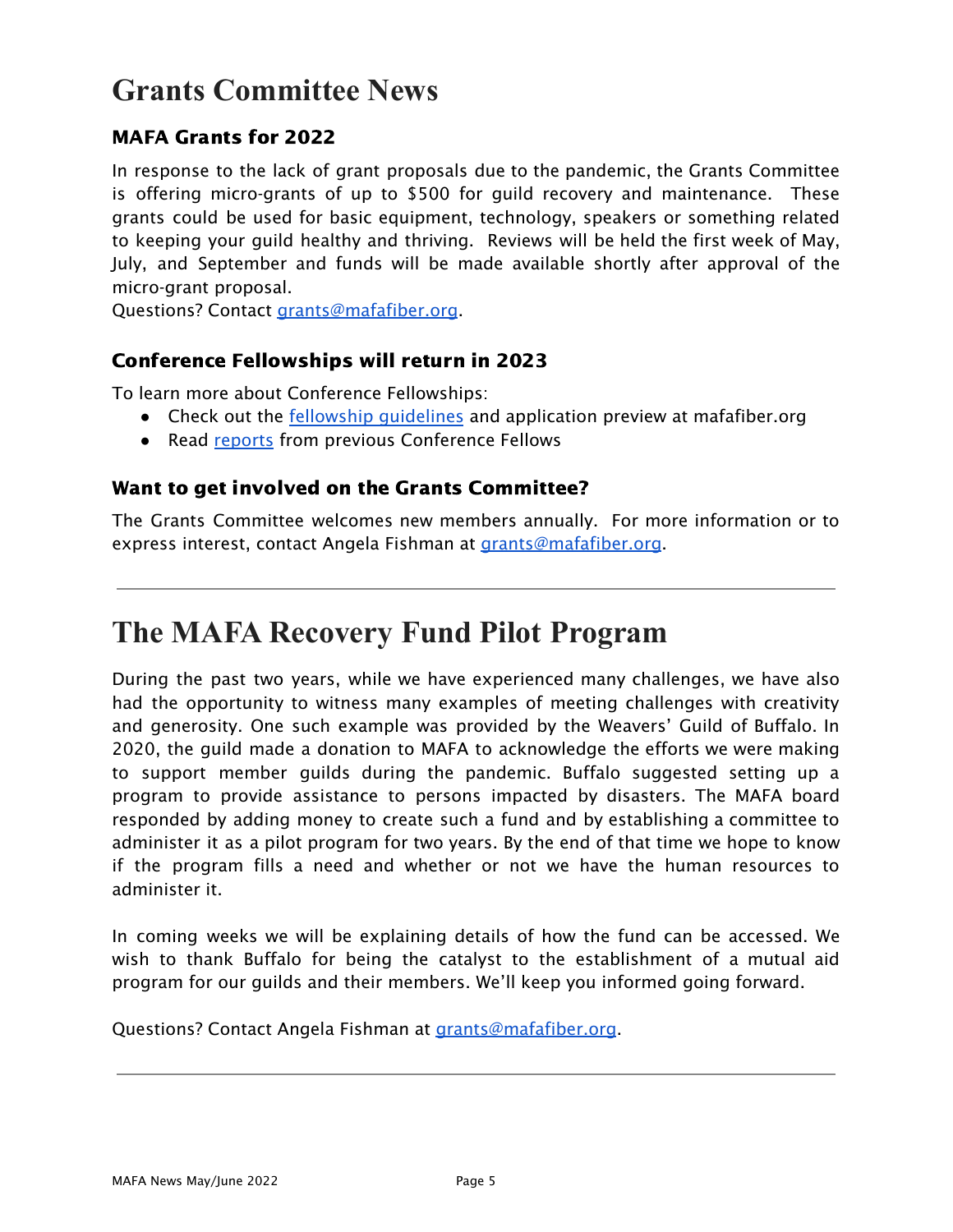# **Help Support MAFA with Amazon Smile!**

Did you know MAFA has an Amazon Smile account and by using it you help support MAFA? It doesn't cost anything to participate. All you need to do when purchasing is do the following (note going through mobile is easier as it remembers the charity after the first time):

#### How to use AmazonSmile on a web browser:

- Visit [smile.amazon.com.](https://smile.amazon.com/gp/chpf/dashboard/ref=smi_www_dayone_us_smilehowto_1)
- Sign in with the same account you use for Amazon.com.
- Select your charity (MidAtlantic Fiber Association Inc).
- Start shopping! Remember to checkout at smile.amazon.com to generate donations for your chosen charity.
- Tip: Add a bookmark to make it easier to shop at [smile.amazon.com](https://smile.amazon.com/gp/chpf/dashboard/ref=smi_www_dayone_us_smilehowto_2).

#### How to use AmazonSmile using the Amazon app on your mobile phone:

- Open the Amazon Shopping app.
- Navigate to the main menu  $(=)$ .
- Tap on Settings and then select "AmazonSmile".
- Select your charity (**MidAtlantic Fiber Association Inc**) and then follow the on-screen instructions to turn ON AmazonSmile in the mobile app.
- Once AmazonSmile has been activated in your app, future eligible app purchases will generate a donation for the charity you have selected.

Note: The tablet app is not yet supported. Please visit [smile.amazon.com/onthego](https://smile.amazon.com/b?node=15576745011&ref=smi_www_dayone_us_smilehowto_3) to learn more.

### **Upcoming Guild Events**

Let us help you publicize your guild exhibits, events and sales! Visit the Guild Events listing on the website here: [mafafiber.org/events/](https://mafafiber.org/events/). Submit information on events, workshops, programs and sales for the website and newsletter by submitting the online form here: [mafafiber.org/guilds-page/guild-event-update/](https://mafafiber.org/guilds-page/guild-event-update/). You may also email newsletter items to *[membership@mafafiber.org](mailto:membership@mafafiber.org)* before the 21st of even months for inclusion in the next MAFA News.

NEW: Woodstock Weavers 50th Anniversary Exhibit, Demonstrations and Sale, April 30 @ 1:00 pm - June 12 @ 5:00 pm, Historical Society of Woodstock, 20 Comeau Drive, Woodstock, NY <https://www.historicalsocietyofwoodstock.org/>

NEW: The Philadelphia Guild of Handweavers, Fiberpalooza, June 5, 11 am to 4 pm. Philadelphia, PA <https://pghw.org/event/fiberpalooza/>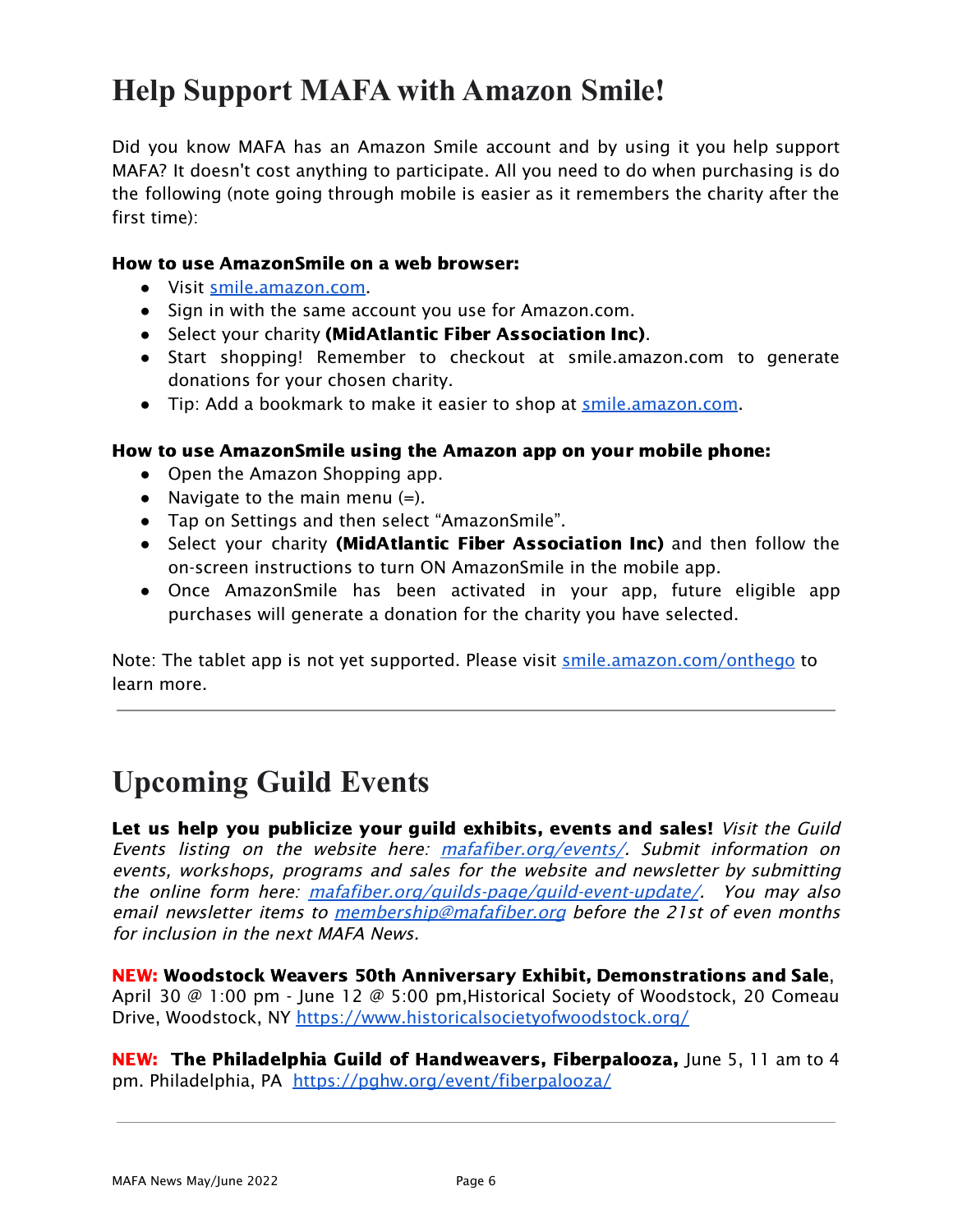### **Events, Festivals, Exhibits & Online Fiber Arts**

#### Events

**NEW!** *[NJ Fibershed Barn Crawl](https://mafafiber.org/event/nj-fibershed-barn-crawl/).* May 14 @ 11:00 am - and May 22 @ 4:00 pm, \$5. <https://njfibershed.com/event/nj-fibershed-barn-crawl/>

Handweavers Guild of America 25th Convergence. July 22, 2022, July 15 through July 21, 2022. <https://weavespindye.org/schedule-and-registration/>

Spindle and Dyepot Calendar of Events: <https://weavespindye.org/calendar/>

#### **Festivals**

Central PA Fiber Festival, May 14 & 15, 2022, Hughesville, PA <https://centralpennfiberfest.com/>

Sheep Shearing Festival, Queens County Farm Museum, May 14, 2022, Queens, NY <https://www.queensfarm.org/sheep-shearing-festival/>

NEW: CNY Fiber Arts Festival, June 11 - 12, 2022, Bouckville, New York <https://cnyfiberarts.org/>

Quilt and Fiber Show, June 25-26, Historic Cold Springs Village, Cape May, NJ <https://hcsv.org/>

Maryland Sheep and Wool Festival. May 7 and 8, 2022. Howard County Fairgrounds, West Friendship, MD. <https://sheepandwool.org/>

#### Exhibits

**Excellence in Quilts.** Virginia Quilt Museum, February 15 through April 9. Other quilt exhibits included. <https://www.vaquiltmuseum.org/>.

#### **Ongoing**

The McLean Textile Gallery: [https://www.themcleantextilegallery.com/,](https://www.themcleantextilegallery.com/) McLean, VA The McLean Textile Gallery is the first venue in McLean solely devoted to textile creations and art. Established in December 2020 by Nancy Preston, owner of The Quilt Shop of McLean, the gallery showcases published, award-winning talent and identifiable contemporary art styles each month.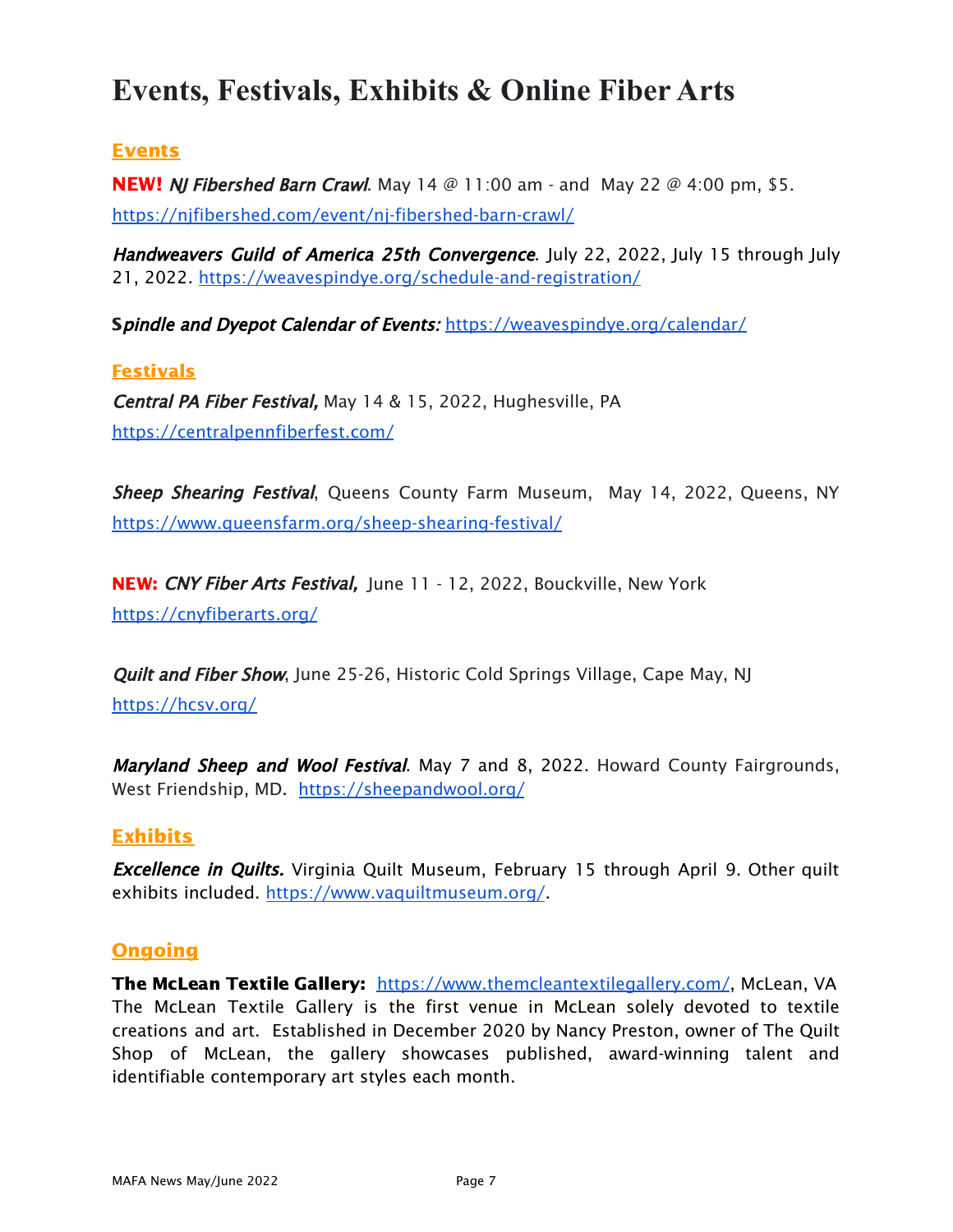Pattern and Purpose: American Quilts from Shelburne Museum, <https://shelburnemuseum.org/>

Tatter: A Gathering of Material Culture, is offering online classes. <https://www.tatter.org/stitching-classes-index>

HGA - Handweavers Guild of America: Textiles and Tea. The Handweavers Guild of America, Inc. (HGA) is excited to announce our new program for 2021: Textiles & Tea. Every Tuesday at 4 PM (EST) HGA will host a conversation with some of the most respected fiber artists in the field today. In our 45-minute discussion we will focus on their artwork and their creative journey. We will allow 15 minutes at the end of our conversation for questions from the audience. Make a cup of your favorite tea and join us as we talk about fiber, creativity, inspiration, process and so much more[.https://weavespindye.org/textiles-and-tea/](https://weavespindye.org/textiles-and-tea/)

San Jose Museum of Quilts and Textiles: <https://www.sjquiltmuseum.org/>

**Rijksmuseum, Amsterdam.** They have a beautiful and extensive textile exhibit (available in English). <https://www.rijksmuseum.nl/en/rijksstudio/works-of-art/textiles>

**Potomac Fiber Arts Gallery, Alexandria, Virginia - Exhibits all forms of fiber work,** including weaving, knitting, crocheting, sewing, surface design, and more, in 11 juried shows each year. More info at [www.potomacfiberartsgallery.com/](http://www.potomacfiberartsgallery.com/).

**Fabric Workshop and Museum**, Philadelphia, Pennsylvania - The museum's purpose is to stimulate experimentation among leading contemporary artists and to share the process of creating works of art with the public. They have various exhibits and a permanent collection, as well as studio facilities, equipment, and expert technicians on-site. Find more info at [fabricworkshopandmuseum.org/.](http://fabricworkshopandmuseum.org/)

Alling Coverlet Museum, in Palmyra NY, has a collection of simple 4H to jacquard coverlets[.historicpalmyrany.com/alling.htm](http://historicpalmyrany.com/alling.htm)